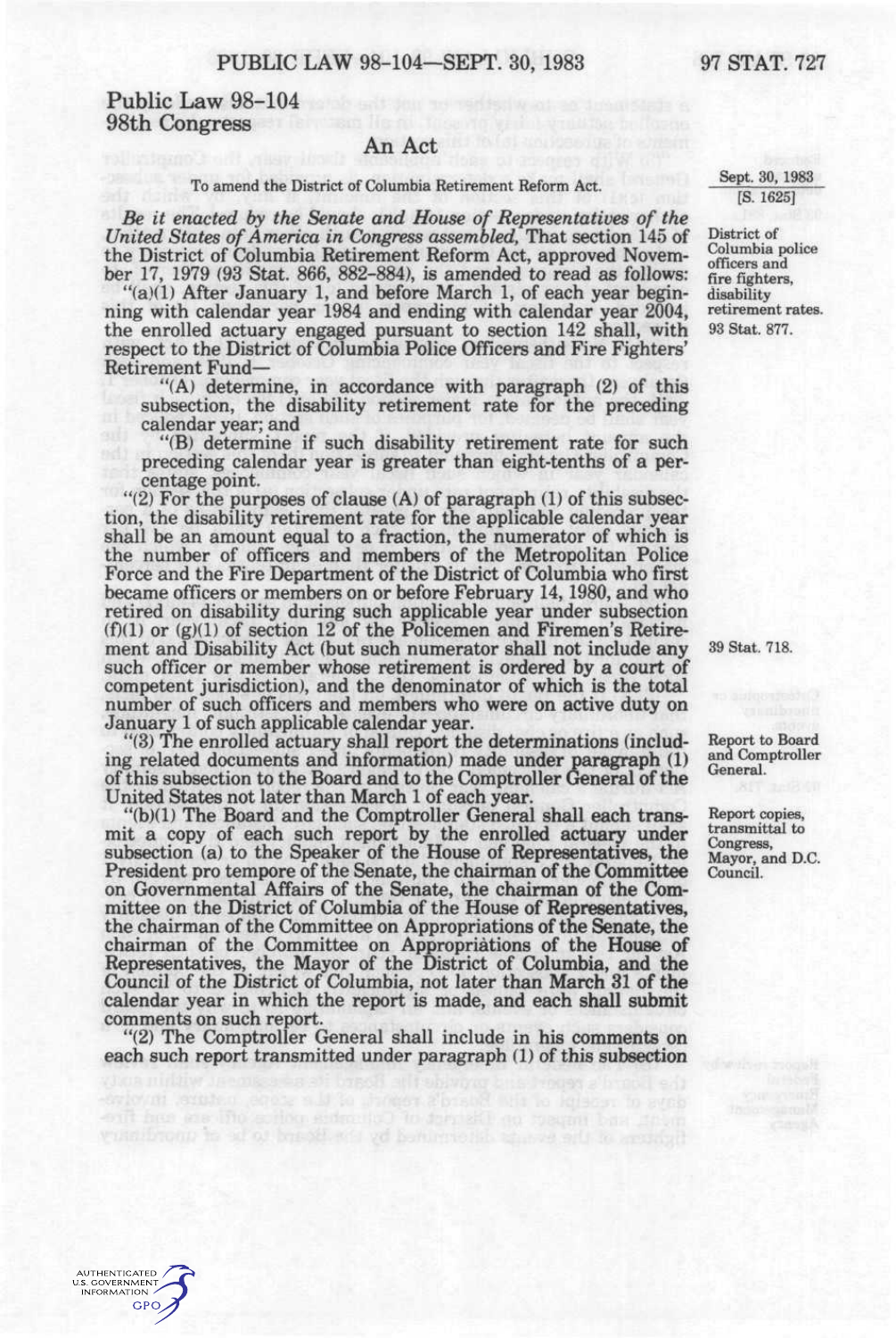a statement as to whether or not the determinations **made by the** 

Reduced amount, determination.

93 Stat. 881.

enrolled actuary fairly present, in all material respects, the requirements of subsection (a) of this section. "(3) With respect to each applicable fiscal year, the Comptroller General shall make a determination, as provided for under subsection (c)(1) of this section of the amount, if any, by which the authorization under section 144(a)(1) should be reduced. The results

of such determination, together with such other data, information, and comments as the Comptroller General may deem necessary to enable the Congress, and the appropriate committees thereof, to carry out the provisions of subsection (c) of this section, shall be included as a part of his report under paragraph (1) of this subsection.

"(c)(1) Notwithstanding any other provision of this Act, with respect to the fiscal year commencing October 1, 1984, and each fiscal year thereafter through the fiscal year commencing October 1, 2004, the authorization under section 144(a)(1) for each such fiscal year shall be deemed, for purposes of such section, to be reduced in the amount hereafter provided, if the report, submitted by the Comptroller General pursuant to subsection (b) of this section in the calendar year in which such fiscal year commences, states that the disability retirement rate under subsection (a) of this section for the preceding calendar year is greater than eight-tenths of a percentage point. The amount of such reduction shall be 11/2 per centum for each whole tenth of a percentage point by which the disability retirement rate is greater than eight-tenths of a percentage point.

"(2) There shall be no reduction pursuant to section 144(a)(1) and paragraph (1) of this subsection for any such fiscal year, if, in computing the disability retirement rate under subsection (a) of this section for the calendar year preceding the calendar year in which such fiscal year commences, the numerator is less than eight.

"(3)(A) If the Board determines, on the basis of substantial facts, that unordinary circumstances or events of catastrophic magnitude, such as a fire or civil disorder, caused or significantly contributed to the number of disability retirements under subsection  $(g)(1)$  of section 12 of the Policemen and Firemen's Retirement and Disability Act during a calendar year covered by the report submitted by the Comptroller General pursuant to subsection (b) of this section, it shall submit a detailed statement on such circumstances and events to the Federal Emergency Management Agency and the Comptroller General. Such statement shall be submitted on or before July 1 of the calendar year next following the calendar year covered by such report of the Comptroller General. The statement shall contain, among other matters, data on the total number of disability retirements under subsections  $(f)(1)$  and  $(g)(1)$  of section 12 of such Act for the applicable calendar year, the number of such retirements under subsection (g)(1) of such Act which, in the opinion of the Board, were caused or significantly contributed to by such circumstances or events, and an explanation as to why the Board considers such events or circumstances to be unordinary and of a catastrophic magnitude.

"(B) The Federal Emergency Management Agency shall review the Board's report and provide the Board its assessment within sixty days of receipt of the Board's report, of the scope, nature, involvement, and impact on District of Columbia police officers and firefighters of the events determined by the Board to be of unordinary

Catastrophic or unordinary events.

39 Stat. 718.

Mayon and D.C.<br>Comail

Report review by Federal Emergency Management Agency.